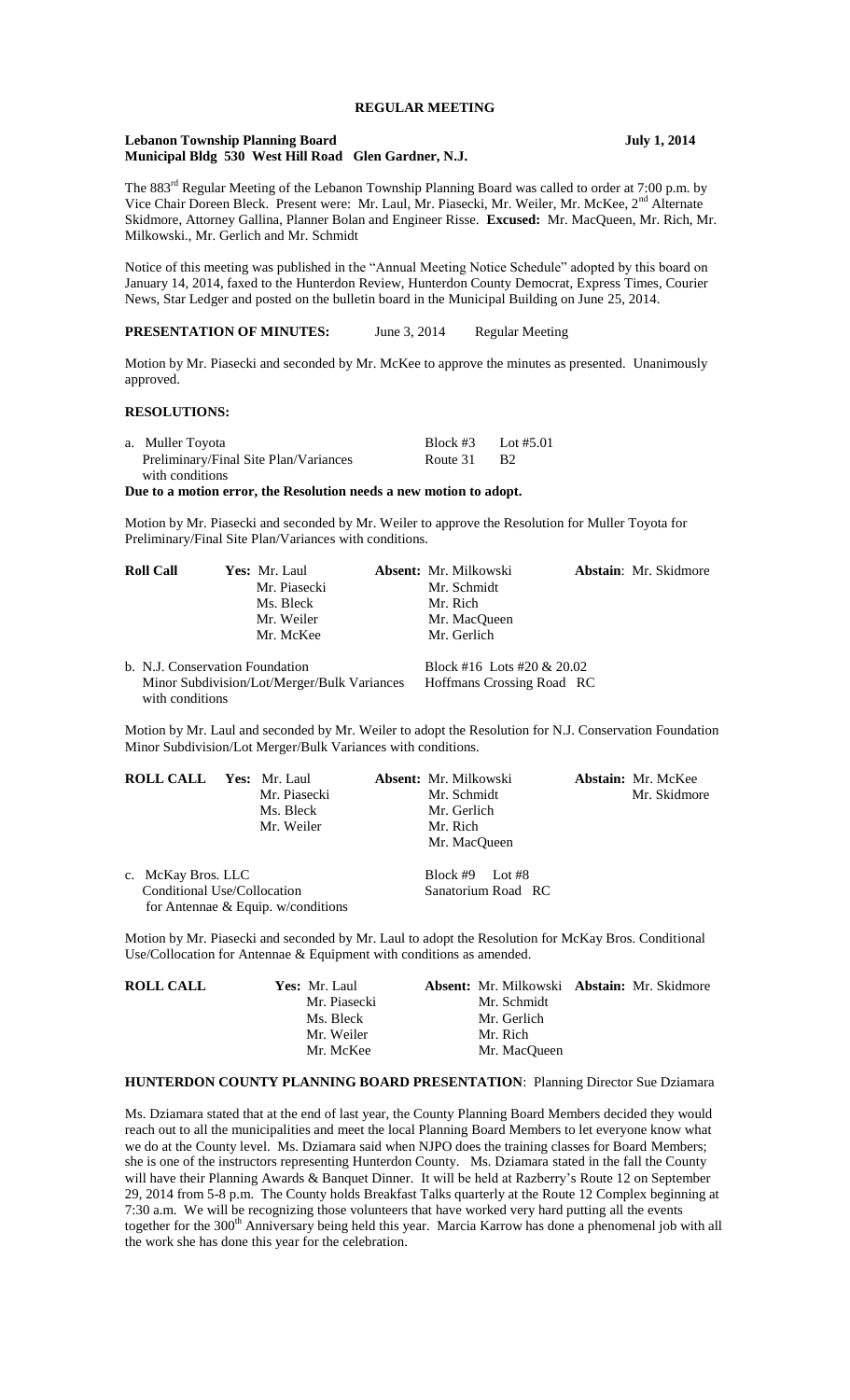#### **Lebanon Township Planning Board July 1, 2014 Page 2**

Ms. Dziamara mentioned the panel discussion tomorrow at 5:30 p.m. at the County Complex on Route 12 to discuss the New Rules that have come out from COAH. They put together an excellent panel of speakers to discuss these new rules. Ms. Dziamara noted, there are two people from the Township that will be attending the discussion. Ms Dziamara mentioned the Farmland Program with the CADB that meets on the 2<sup>nd</sup> Thursday of each month. The contacts for the CADB are: Rick Steffey & Bill Millette. The Open Space Trust Program/Open Space Advisory Committee meets on the 3<sup>rd</sup> Monday. The contact person is: Bill Millette.

Ms. Dziamara stated the Cultural & Heritage Commission is now being housed in the Planning Board Department. The Freeholders are now looking to hire an Executive Director for the Commission and to expand the program. They are looking to move the Commission into the Historic Court House. Ms. Dziamara said they just reinstituted their Shared Services Committee. There are looking to see how they can provide better communication and outreach to let people know what services the County can offer.

In referring to Transportation, the North Jersey Transportation Planning Authority (NJTPA) all the federal dollars flow through that organization into the North Jersey 13 county region, which Hunterdon is a part of this region. Ms. Dziamara said we get our federal dollars from there for our road projects. Recently NJTPA and Rutgers received a 5 million dollar grant from HUD, the Housing & Urban Development which is HUD, EPA and the USDOT. Hunterdon County gets a portion of the 5 million from those federal funds. Ms. Dziamara said that Hunterdon had stood still for too many years in regards to economic development. Hunterdon has received \$85,000 for a consultant to work on a comprehensive strategy plan and will have it ready by this September.

Ms. Dziamara mentioned the County website: [www.co.hunterdon.nj.us](http://www.co.hunterdon.nj.us/) which has a lot of information regarding the County which can be very useful. Agendas and minutes are also posted on the website. Ms. Dziamara informed the board that Ms. Glashoff is very good about sending applications to the County for review. A lot of the municipalities don't forward the applications and her office has to contact them in order to get the applications. How they find out is when they get the notice for a hearing. The review of applications is a requirement. The Planning Board does a development review every two weeks with letters going out shortly after the meetings. At the conclusion of Ms. Dziamara presentation, Vice Chairwoman Ms. Bleck asked if the board had any questions. Ms. Glashoff asked if she could ask a question of Ms. Dziamara. Ms. Glashoff said when the gentleman from Flemington Boro gave his presentation at her Planning Board Meeting, he mentioned shared services in regards if a municipality doesn't have a piece of equipment they need they can borrow it from the county. Ms. Dziamara said the county is trying to formalize that but it doesn't work well. When John Glenn was the head of Roads and Bridges, a municipality would call because one of their plows had broken down, he would tell them once they were done they could borrow one. It was an informal arrangement. Ms. Dziamara said yes they do loan equipment out when it is possible. There is a shared services website and it list all the different department heads that you can pick from depending on the equipment. What you would do is send in a request of what equipment you are looking to borrow. Most times it is a phone call that Tom Mathews who is the Director of Public Works Department would make. If the equipment is available Mr. Mathews has the authority to make it happen. Mr. McKee asked how does the County look at southern Hunterdon versus the Northern portion especially with Lebanon Township being 99.6% in the Preservation Area of the Highlands. Do you find it more different. Ms. Dziamara said she truly recognizes the different between the north and the south and said everything they do they copy the Highlands Council because they are apart of the approval process. Mr. McKee said he is planning on attending the COAH meeting tomorrow at the County Building. Ms. Dziamara said referring to the Breakfast Talks, if the Board has a topic they would like discussed, let them know so they can get the right speakers for the panel discussion. Ms. Dziamara mentioned the septic system issued that has been running rampant. Every time a house is being sold, the septic system whether it is new or an older system, it seems to always fail inspection. This has become a big concern. Vice Chairwoman Bleck asked if the Breakfast talks are listed on the website. Ms. Dziamara said yes. The board thanked Sue Dziamara for the presentation.

#### **FYI:** Ltr. from Engr. Risse Re: Buffalo Hollow Road & Access Road formally Old Spruce Run Turnpike

Engineer Risse said what they were finally able to nail down the Buffalo Hollow Road issue. Buffalo Hollow Road 's right of way only goes to the south. Ms. Glashoff said this has been an on going issue with who is responsible for maintaining that portion of the road coming in from Rudl Fence through Davara and exiting out back on to Route 31. The Tax Assessor went down to Flemington and looked through deeds and so did Eldon Allen on behalf of Dave English. Engineer Risse said the Township is only responsible for the portion known as Buffalo Hollow that bears to the left at the bottom on Buffalo Hollow road out to Route 31. Mr. English agreed to be responsible for the remaining portion of the road that comes out at the upper end heading north on Route 31. It goes right through the lower portion of his property.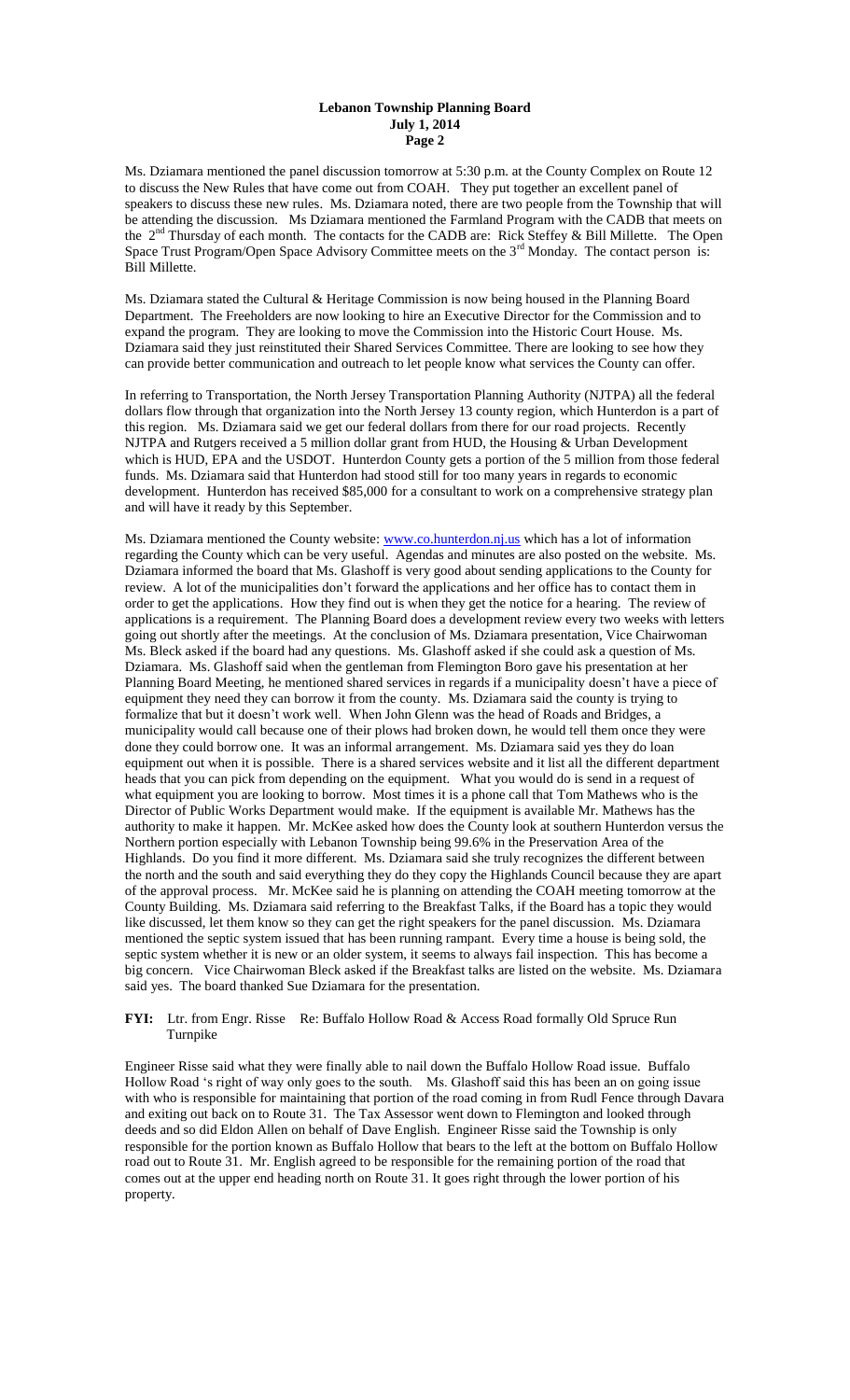#### **Lebanon Township Planning Board July 1, 2014 Page 3**

## **ITEMS FOR DISCUSSION:**

## **a. Report on COAH Seminar** – Planner Bolan

Planner Bolan informed the board that he had attended a symposium on the  $3<sup>rd</sup>$  Round Rules sponsored by the Affordable Housing Professional of NJ and the NJ Chapter of the American Planning Association. The presentations followed by discussion prompted some revisions and additions to the comments Planner Bolan said he suggested at the June  $3<sup>rd</sup>$  Meeting of the Planning Board.

Planner Bolan summarized the comments that he recommends the board submit. In Appendix D of the proposed rules, which is the unanswered prior obligation for 1987-2014. Planner Bolan noted that the Township did not receive the 10 units of credit for the RCA with Lambertville and we did not received the 7 additional credits for the rental units at the Freedom House Project on Mt. Kipp Road. Planner Bolan noted in his prior memo that the buildable limit factor reduced the Township's unanswered prior obligation 1987-2014 from 61 units to zero, but only reduced the Township's fair share need 2014-2024 from 33 affordable units to 20. At the symposium it was confirmed that in coming to this illogical conclusion, COAH utilized the total build-out from the Township's Highlands build out analysis as the limit for the Township's Fair Share need. With the 25 and 88 acre lot requirements under DEP's rules for the Highlands Preservation Area, we should maintain our comment that the proposed fair share allocation is unworkable and that the fair share of prospective need should be reduced to zero. Planner Bolan said when he attended the symposium; there was a program and definition that was deleted in the proposed rules. This covered "Alternative Living Arrangements" which included a variety of group homes. The Township's Freedom House project was approved. COAH deleted this in the new proposed rules and the only type of group living arrangement that is specifically identified is a "community residence for the developmentally disabled" which is far more limiting. Planner Bolan said we should make in our comments that "Alternative Living Arrangements' should be added to the proposed rules to increase the options for providing affordable housing. Planner Bolan said he will be sending in the Township comments shortly. The Board thanked Planner Bolan for the update.

## **b. Highlands Exemption Ordinance back from T.C**. – Mayor McKee & Planner Bolan

Mr. McKee said unfortunately the ordinance is back since there were concerns by the Committee because of comments made by Mr. Shope. Mr. Shope referred to a 45 day look back period. The concern of the Committee was if someone got started on a project and then the Highlands or the DEP could come back and look at the waiver that was granted. Mr. McKee said that is why it has come back to the Planning Board and in the meantime he found out that there is no 45 day look back but a 15-20 day. Planner Bolan said in the Exemption Ordinance there is a 20 day appeal period. Planner Bolan said that the 20 day appeal period applies to all permits issued by the Township. An example being a Zoning Permit. Planner Bolan said the Highlands and the DEP do not want to look at these applications. Mr. Weiler asked why did the DEP give this up. Planner Bolan said because it was too much work. It took a lot of time between the two agencies to come to an understanding of agreement to have the municipalities take over this responsibility. Planner Bolan said the DEP has been doing this for up to 10 years for 88 municipalities and have issued 800 of these exemptions. Planner Bolan said once he or Engineer Risse approve and exemption, the Highlands is notified. Mr. McKee asked if the applicant who is applying for the exemption will be notified of the 20 day appeal period. Planner Bolan yes we will tell the applicant about the appeal period. This is no different then getting a zoning permit approved. Mr. Piasecki said the applicant could wait the 20 days before starting anything. Mr. McKee asked if the Construction Official will be on board with this when issuing permits. Engineer Risse said that you have to get all your outside agency approvals before you can get any building permits, it is part of the process. Engineer Risse said by the time you get all your approvals and go through the review process for the building permits, more than 20 days will expire.

Mr. McKee asked if the Planning Board would memo the Township Committee explaining the 20 days and that it is not a 45 day waiting period. This way the Committee will have the same information that was given to him this evening. Mr. McKee said the next Township Committee meeting is July  $16<sup>th</sup>$  and this Ordinance will be on the agenda for the public hearing. Mr. McKee said he had the memo from Ms. Glashoff with a recommendation from the Planning Board to adopt the Ordinance, but it didn't sway the Committee especially with the comments that were made by Mr. Shope. Planner Bolan said he will prepare a memo to the Committee for their next meeting. Engineer Risse said when an exemption is granted a letter will be prepare and in it the 20 days can be mentioned. Planner Bolan agreed. Planner Bolan said they will receive from the Highlands the applications that they will be using. The Highlands did hand out samples of the approval letters that they want used. They will make sure that the 20 days is included in the approval letters.

Mr. McKee asked for clarity on the 125% rule and asked Planner Bolan to explain it. Planner Bolan said it is 25% more. Mr. McKee said since the Highlands Act, if you have a 4000 sq. ft house, you can put an addition on not to exceed 1000 sq. ft. Engineer Risse said yes. Planner Bolan asked if Mr. McKee was referring to a home. Answer was yes. Planner Bolan said on single family dwellings they are completely exempt before August 10, 2004. After that for an addition only 25% more on a single family dwelling. Mr. Weiler asked about Lot Line Adjustment after 2004. Planner Bolan said it is just new dwelling units.